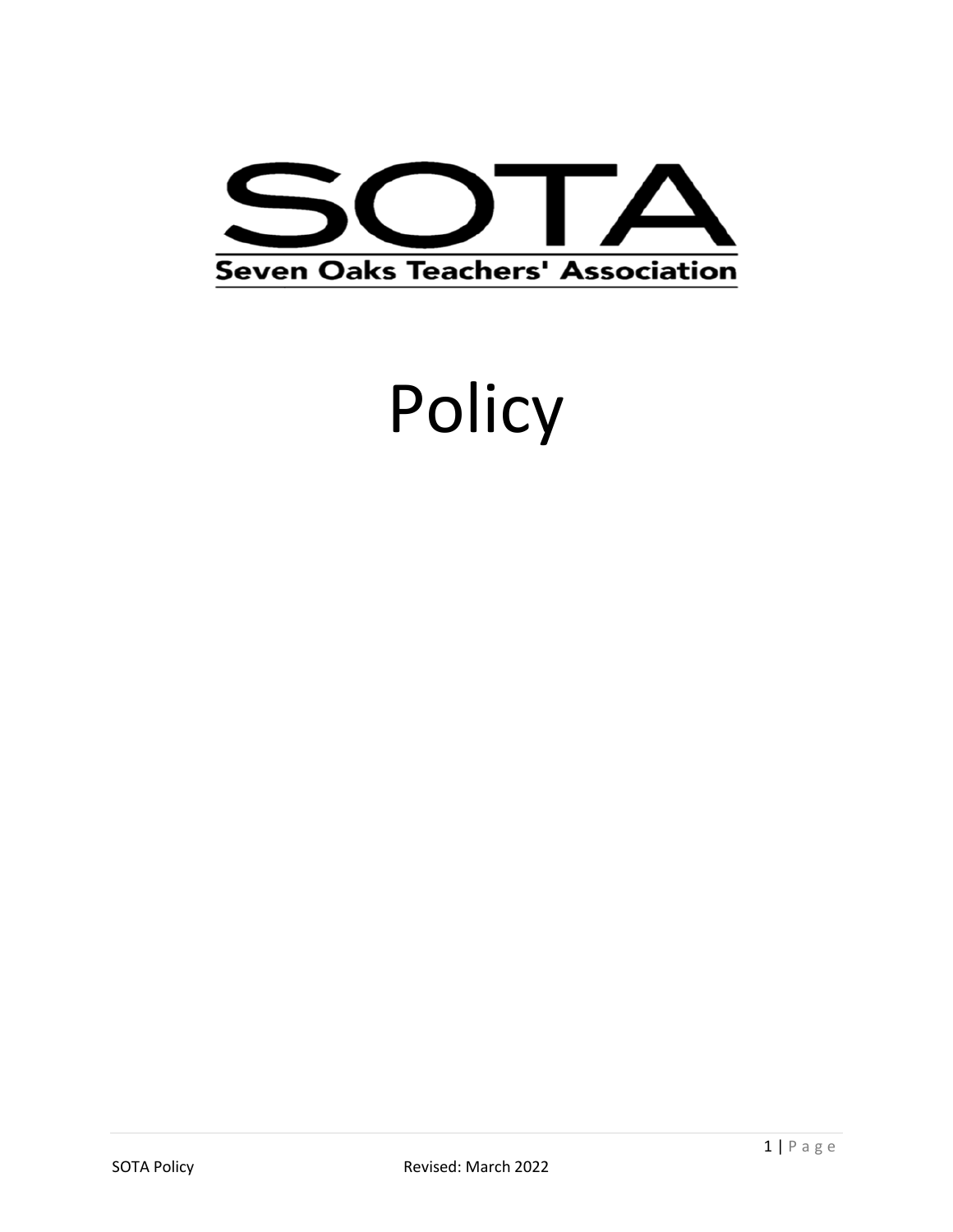# **Article 1: Structure and Meetings**

## **1.01 Executive**

a) The President shall chair Executive meetings

b) The Executive shall hold an annual orientation session. The purpose of the orientation will be

i. to familiarize new Executive members with the policies and procedures of the association

ii. to set goals and priorities for the upcoming year

iii. assign the responsibility of implementing those goals and priorities to members of the Executive

c) The President shall provide a written report to each Executive and Council meeting.

d) Chairs of standing committees shall provide a written report to each Executive and Council meeting

e) The President shall represent the Association at regional and provincial meetings and shall act in a liaison role with the Manitoba Teachers' Society and other Association Presidents.

f) The Executive shall establish ad hoc committees as needed. One member of the Executive shall be appointed to chair the committee. The President shall communicate the need for the establishment of such committee and solicit participation from the general membership.

g) The Association shall maintain an office for the President and Vice President. The budget for the office(s) will be determined at the annual budget meeting.

h) The Association shall annually have the financial statements duly audited or financially reviewed by an external accountant as determined by Council. The Treasurer will be responsible for submitting all records to the auditor. The audited/reviewed financial statements shall be kept on file in the Association office, and be available to Head Councillors on request.

i) The President shall maintain communication with members of our community who affect public education policy and shall invite such members to address the membership at the request of Council.

j) The Association shall adopt By-law II of The Manitoba Teachers' Society as the official rules of order at all meetings.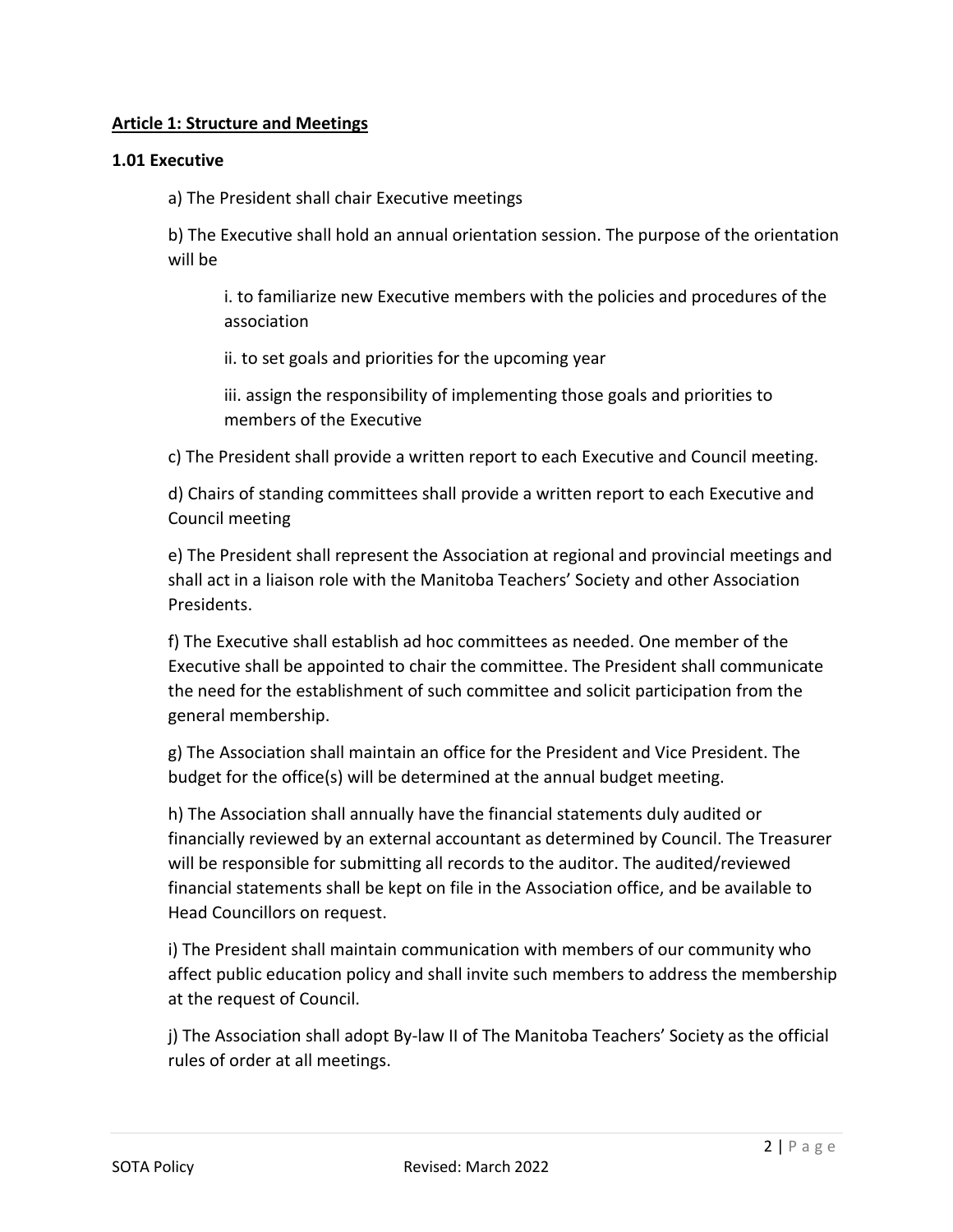## **1.02 Council**

a) The Vice President shall chair Council meetings

b) Each school/workplace shall appoint/elect a representative to act as the Head Councillor. The role of the Head Councillor is as follows:

i. to act as the liaison person between the staff and the SOTA Executive and Council

ii. to attend all Council meetings, and ensure that other Councillors are also in attendance. If one or more Councillors is unable to attend, the Head Councillor will attempt to arrange for an alternate to be at the meeting

iii. to set a schedule of meeting dates and locations at the September meeting

iv. to ensure that all Councillors receive the agenda for each meeting, committee reports and other relevant information, which will be sent to schools/workplaces approximately one week prior to the meeting by the Association President

v. to make regular SOTA reports to staff on issues raised at Council and information received from the SOTA office

vi. to ensure that SOTA Council minutes are stored and available to SOTA members in their school/workplace upon request.

vii. to distribute material, handle tickets, or provide information for the SOTA newsletter

c) The Association shall hold a biannual orientation session for Head Councillors within the first month of the school year. The purpose of the orientation shall be:

i. to review roles and responsibilities of Head Councillors, Councillors and Executive.

ii. to familiarize Head Councillors with the Collective Agreement, Constitution and Policies of the Association

iii. to review the goals and priorities as set by the Executive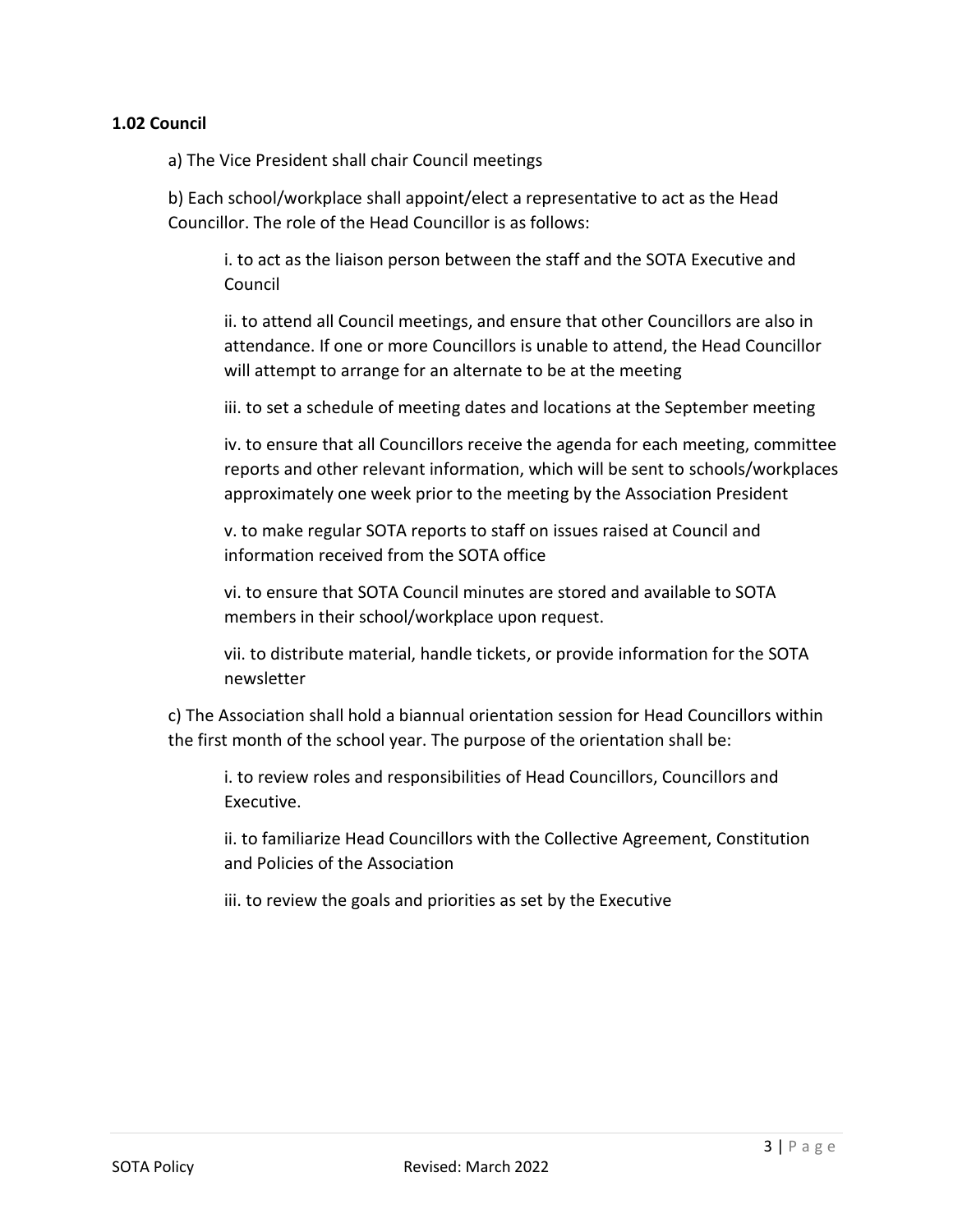## **1.03 External Committee Representation**

a) If the Association is requested to provide representation on a committee or event external to the Association, in an official capacity, the Executive shall use the following procedures:

i. the Executive shall carefully consider whether or not the Association shall provide representation

ii. the President shall participate or appoint a designate to participate

iii. the Executive shall inform Council of the nature and mandate of the committee and the names of the Association representative(s)

iv. the representative(s) shall be required to report regularly to the Executive and Council on the work of the committee

b) Any conclusions, recommendations, or policies resulting from the deliberation of any external committee on which Association representatives sit, be considered to have Association agreement/concurrence only after a specific motion(s)approving or accepting such conclusions, recommendations, or policies is passed by Council.

## **1.04 Participation in Conferences/Conventions**

a) If a conference or convention is deemed appropriate for participation by SOTA Executive members, the following priority order shall be used to select SOTA participants based on the number of spots approved:

- i. SOTA President
- ii. SOTA Vice President
- iii. SOTA Executive members

b) If there are more SOTA Executive members interested in attending the conference/convention than there are spots available, interested SOTA Executive members will have the opportunity to speak to their reason and rationale for attending the conference/convention.

c) All SOTA Executive will vote anonymously up to the number of available spots, and the President and Vice President will tally the results.

d) In case of a tie, additional rounds of voting by all SOTA Executive will take place with only those tied candidates on the ballot, until spots are filled.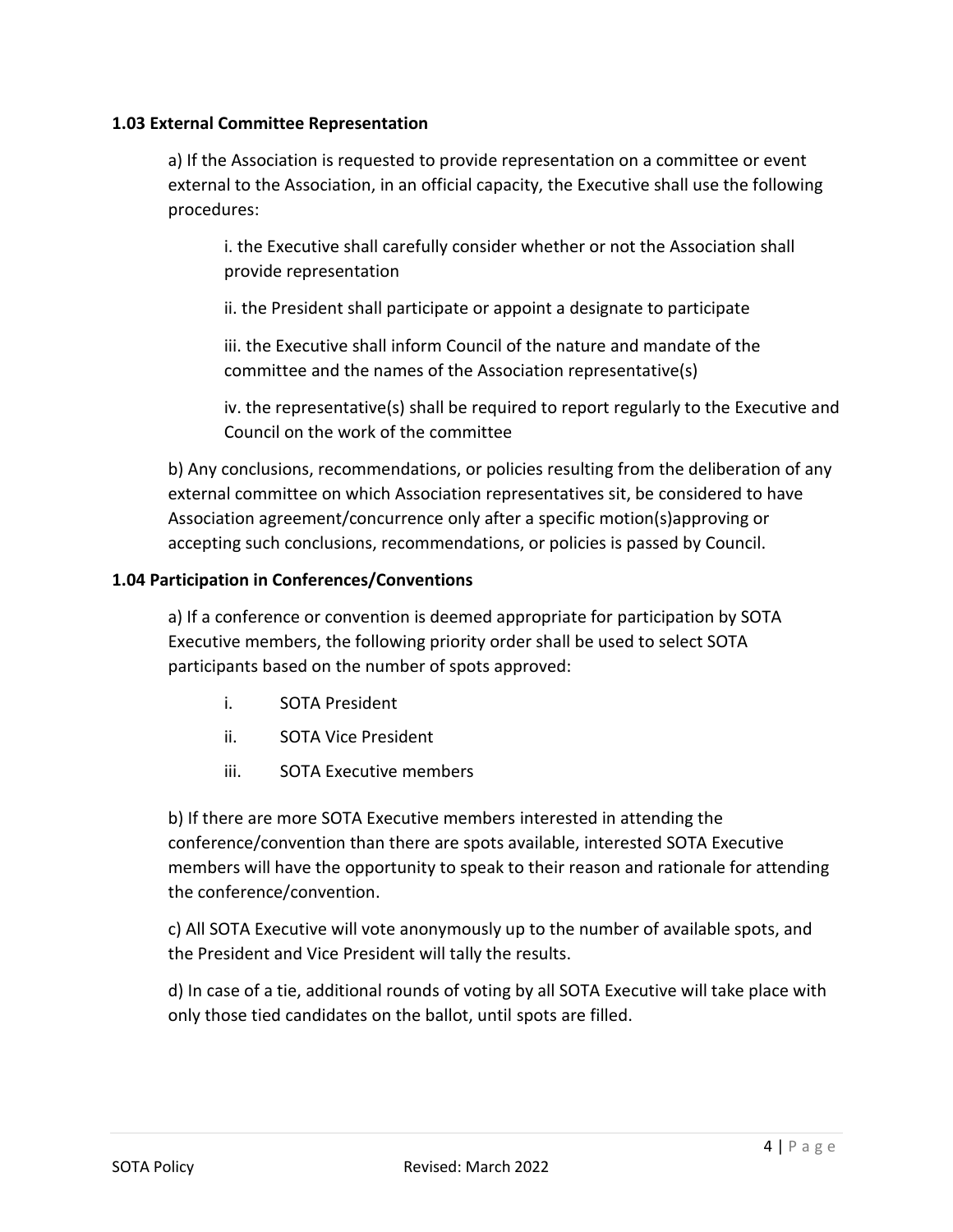## **Article 2: Manitoba Teachers' Society Events**

## **2.01 Annual General Meeting**

a) The following priority order shall be used to select the appropriate number of delegates to the AGM of Provincial Council, as well as to select alternates:

- i. Executive members
- ii. Resolutions Committee members
- iii. Council members
- iv. General members

b) If there are more members interested in being delegates than there are spots available for the AGM of Provincial Council, interested members will submit a short biography to the SOTA Resolutions Chairperson demonstrating their interest to attend the AGM of Provincial Council.

c) Executive will vote to appoint delegates to the AGM of Provincial Council.

d) All Association resolutions shall be approved by Council before submission.

e) All nominations made by the Association for positions on the Provincial Executive shall be endorsed by Council.

f) SOTA delegates shall not speak or vote against a resolution presented by SOTA

g) The SOTA Resolutions Chair will submit an AGM of Provincial Council report to the Executive and Council meetings that follow the AGM of Provincial Council.

#### **2.02 MTS Sports Tournaments**

For each sporting event sponsored by MTS, the Association shall allocate twice the amount of one entry fee to be divided equally by the number of teams wishing to enter.

#### **Article 3: Association Procedures**

3.01 Financial Transactions

a) Banking Signing Authority

i. The Association will have four (4) signing authorities with the Association's financial institution. They will be the Association: President, Vice-President, Treasurer, and Secretary.

ii. Any cheques issued requires two signatures from those listed in the SOTA Policy 3.01.a.i.

iii. Online access to only review Association accounts are available to those in SOTA Policy.

iv. The Association Vice-President and Secretary shall have the authority to electronically transfer funds between the Association's Chequing and Savings accounts. Transactions will be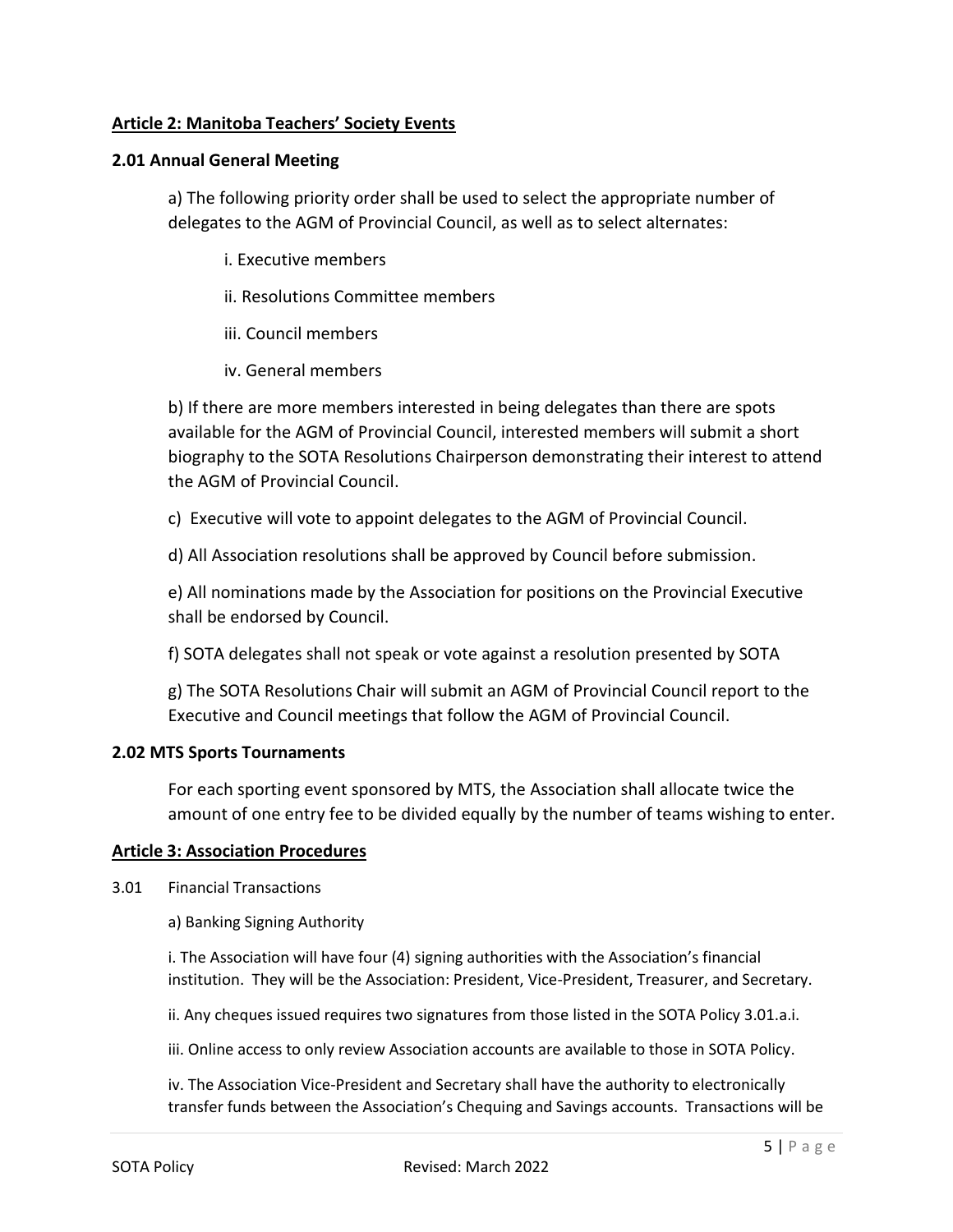monitored by the Association Treasurer as part of the monthly account reconciliation. When a transfer occurs the Association Treasurer will highlight this in their monthly report to Executive and Council.

#### b) Reimbursements

i. Reimbursement forms should primarily be approved by the President, except their own. The President's reimbursement form should primarily be approved by the Association Vice-President. If the Association President or Vice-President are not able to sign a reimbursement form, the Association Secretary would be able to do so.

ii. Whomever approves a reimbursement will not be allowed to be a signatory to the cheque issued as outlined in SOTA Policy 3.01.a.ii.

iii. any of the signing authorities outlined in 3.01.a.i of the SOTA Policy are not allowed to approve their own reimbursement forms nor sign their own reimbursement cheques.

#### **3.02 SOTA Scholarship**

a) The SOTA Scholarship is given to a graduating student who is planning to enter a post-secondary program of study leading to a career in Education, in a teaching or teacher clinician role.

b) The amount of the SOTA award is to be determined at the annual budget meeting.

c) Awards will be made each year to the (maximum of) five applicants who best meet the criteria presented herein.

d) The decision as to which students will receive the SOTA Scholarship will be made by a selection committee appointed each year by the Executive.

e) Applicants will be required to submit:

i. a 500-word written submission to the selection committee detailing their future goals and desire to pursue a career in Education. This written piece should answer the following question:

Why are you passionate about pursuing a career in Education, such as teaching, speech and language pathology, school psychology or school social work?

ii. three references, including one from a SOTA member from the student's school. One or more of these letters should address the student's leadership qualities.

f) A special presentation of the scholarship will be made to the recipients at the annual SOTA reception.

g) The President (or designate) will present the scholarship at the annual convocation ceremonies upon request by the school.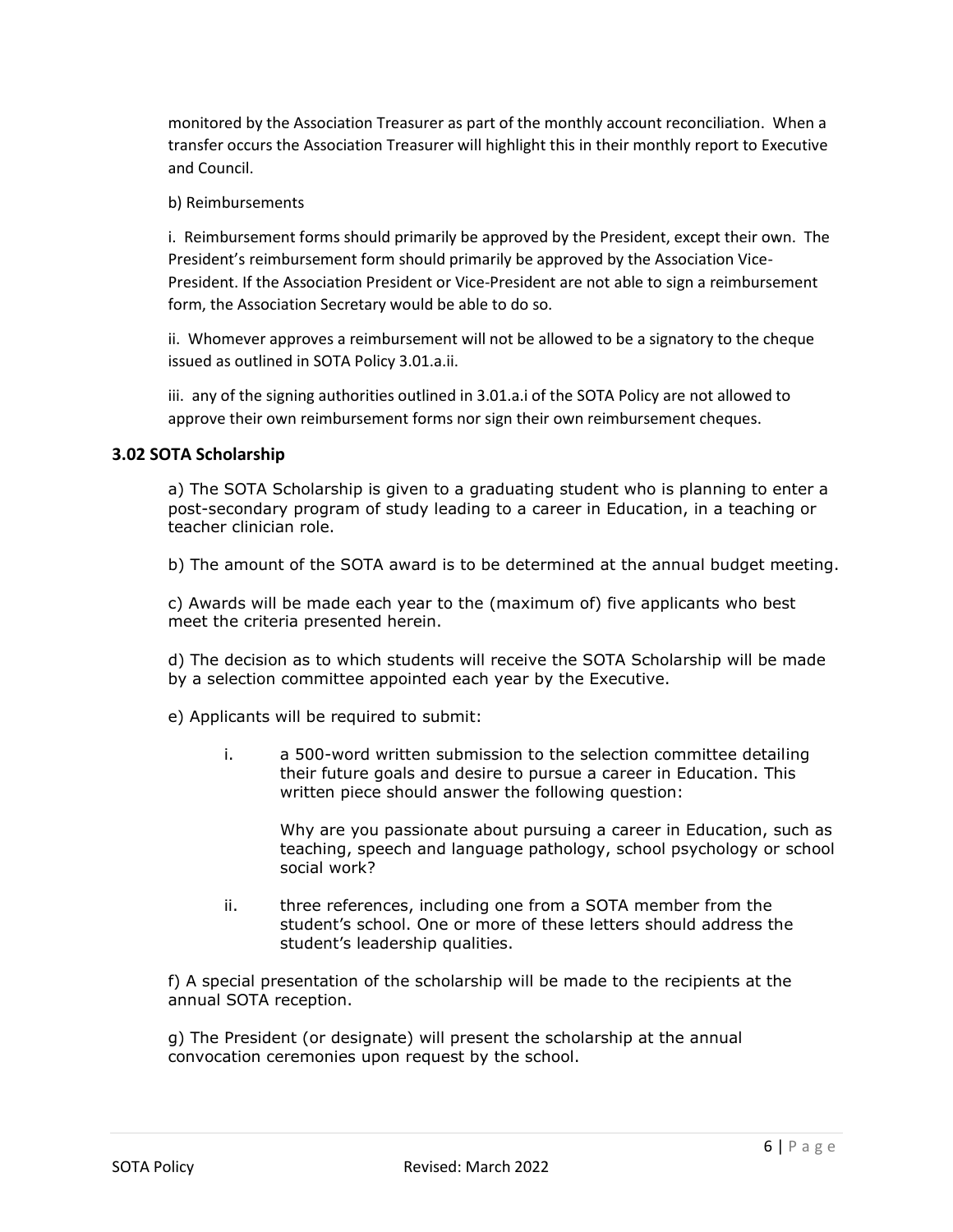h) Provided that proof of registration from the post-secondary institution is presented when claiming the scholarship, recipients of the award will receive the scholarship amount in full.

i) To ensure anonymity of applicants, any identifying indicators (school letterhead. names of teachers/staff, gendered pronouns, and reference to school-specific teams or clubs) will be redacted prior to review by the selection committee.

j) Scholarships must be redeemed within 5 years of the awarded date. This information will be included in the letter of award to the recipients.

# **3.03 Charitable Donations**

In the event of a member's death, a donation of one hundred dollars (\$100) shall be sent to the first named charity as requested in the deceased member's obituary. A member shall be considered to be in good standing as outlined in the Manitoba Teachers' Society Bylaw I, Part 3 – membership. If no charity is mentioned, the donation shall be made to a charity as designated by the Executive.

## **3.04 Recognition and Retirement**

a) The Association shall host annually an event to recognize teachers who have been SOTA members for twenty-five years and SOTA members who are retiring. The event will take place in June and will be open to all SOTA members.

b) Recognition for twenty-five years of membership

Teachers who have been members of the Association for twenty-five years shall receive a gift in recognition of their service. The gift will be presented at the annual SOTA recognition/retirement event.

c) Retirement

i. The Association shall host annually an event in honour of retiring members

ii. Retiring members shall receive a gift from the Association in recognition for their service

d) New Teacher Recognition

The Association shall host annually an event to recognize new SOTA members. The event will take place in the fall.

#### **Article 4: SOTA Publications**

- a) The SOTA website will contain the following publications:
	- i. the Collective Agreement
	- ii. the SOTA Constitution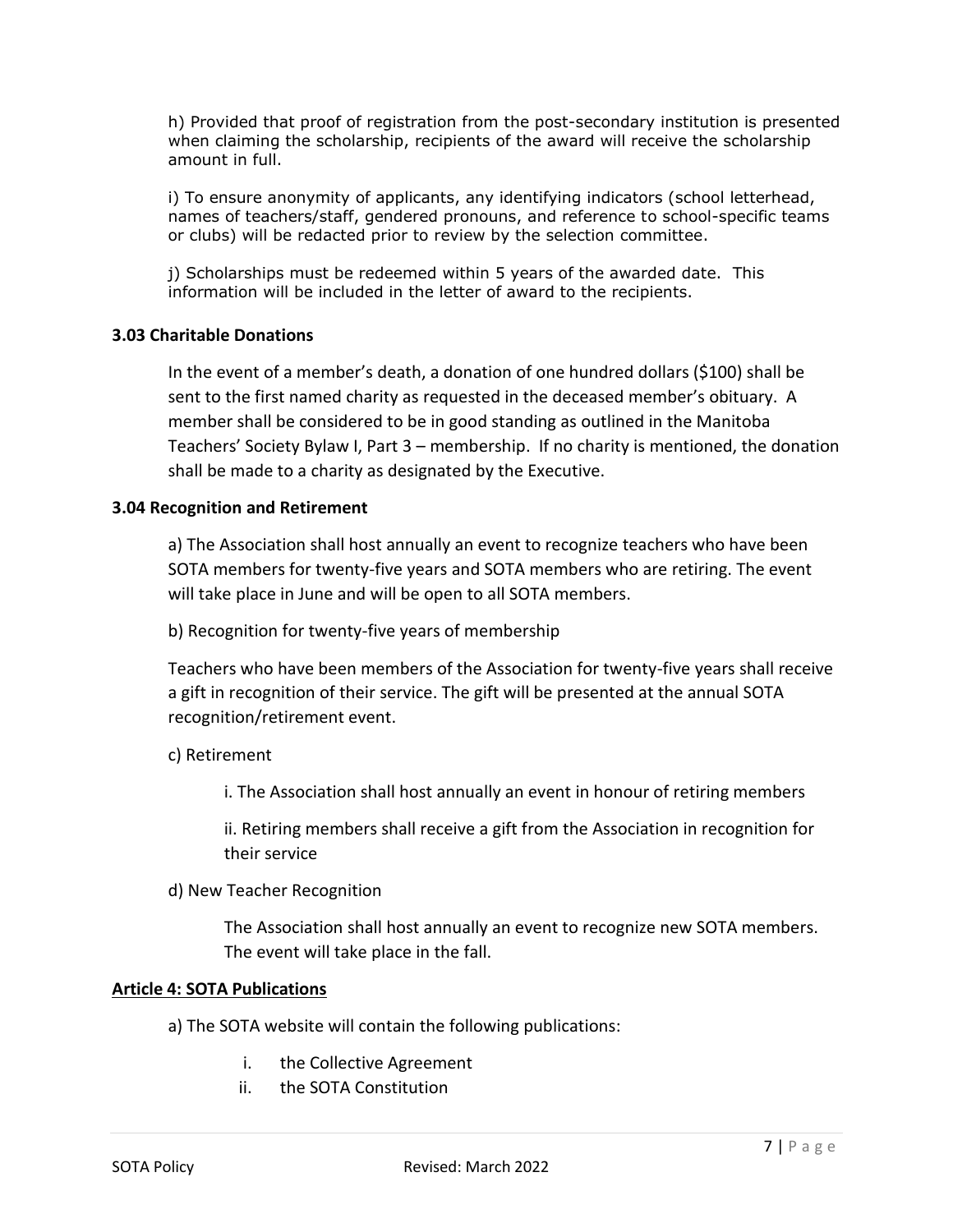- iii. SOTA policies
- iv. Information pertaining to employee benefit and insurance plans
- v. Other information as required

## **Article 5: Strike of Unionized Employees**

- a) Association members must continue to perform the duties required of them by contract and statute.
- b) Association members should respect other employees' right to strike and should not participate in strike-breaking activities.
- c) Association members must cross orderly picket lines. Unless there is a genuine risk of violence against them, members would be in breach of their individual Limited Teacher-General and Teacher-General contracts and the Public Schools Act prohibiting against teachers striking.
- d) Association members should not solicit volunteer help in the event of a strike. Volunteers must have official School Board Approval prior to their admittance to classrooms.
- e) Association members should not perform any tasks normally performed by striking employees (e.g.; secretarial, maintenance, custodial, clerical).

# **Article 6: Voting Procedures**

- a) In all cases where membership votes are taken, the Head Councillor shall act as the returning officer in the school/workplace.
- b) Voting for the election of SOTA Executive members shall be done in accordance with the Constitution and the Chief Returning Officer (General Secretary of MTS).
	- i. Biographies for the SOTA Nominations Slate candidates will submit to the Returning Officer (Past President or designate) on or before the deadline a short professional biography, which shall not exceed two hundred fifty (250) words, for inclusion on the Nominations Slate.
	- ii. Election Statement for the SOTA Nominations Slate candidates may also submit to the Returning Officer (Past President or designate) on or before the deadline, an election statement, which shall not exceed two hundred fifty (250) words, for inclusion on the Nominations Slate.
	- iii. The SOTA Executive will approve the structure/format of the SOTA Nominations Slate and ballot.
- c) Voting for the ratification of the Collective Agreement shall be done in accordance with the Constitution.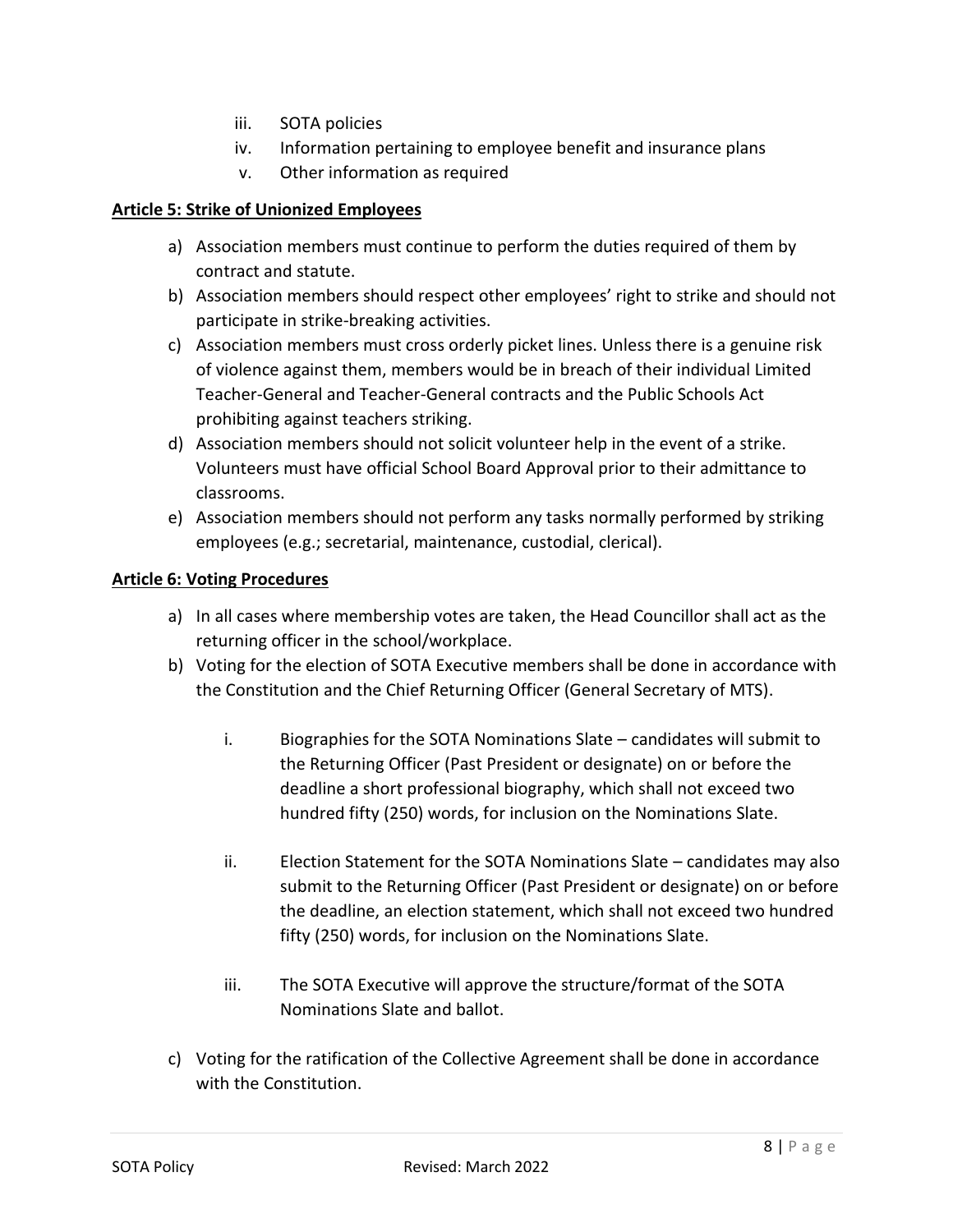d) If Provincial Bargaining is in place, voting ratification will be carried out as outlined in the Manitoba Teachers' Society Provincial Bargaining Protocol. The Local Bargaining Representative will be responsible for any local responsibilities as directed by the Society, in collaboration with the Local President.

The Local Association President shall forward the names of the Local Bargaining Representative and Delegates to The Manitoba Teachers' Society by the deadlines set by the Society. The number of eligible Delegates will be determined by the Society's General Secretary. Local and Replacement Delegate selection shall be in accordance with the Provincial Bargaining Protocol.

The Local Bargaining Representative shall be elected by the general membership of the local. The Local Bargaining Representative will remain in the position and shall continue the process until either the current round of provincial bargaining has concluded or the Representative is no longer able to continue in the position. The Representative shall serve as the Returning Officer for the election of Delegates to the Regional meetings and Provincial Seminars, be responsible for submitting written reports of the activities thereof to the Local Executive and Council, and for making recommendations to the Executive at such times and in such manner as the Executive may from time to time decide, including attending Executive or Council meetings as requested, and other duties as outlined in the MTS Provincial Bargaining Protocol.

An Economic Welfare Committee of Local Representatives shall be formed from the general membership. One or more members shall be from the Local Executive. The Chair shall be the Local Bargaining Representative.

Delegates to the Provincial Bargaining Seminars will be elected by and from the Economic Welfare Committee. The composition of the Delegation shall consist of Local Bargaining Representative, other member representative of all school levels and school principals and/or vice principals, as affirmed by the Local Executive.

The Delegates to the Regional Provincial Bargaining meetings shall be the Delegates to the Provincial Bargaining Seminars and any additional members required be elected by and from the Economic Welfare Committee.

If a member is no longer able to serve as the Local Bargaining Representative or Delegate, the Local Executive shall determine a Replacement Delegate or Replacement for the Local Bargaining Representative. The name of any Replacement Delegate, along with the Local Delegate they are replacing, shall be submitted to the Society by the Local president or designate shortly after the Replacement Delegate is named.